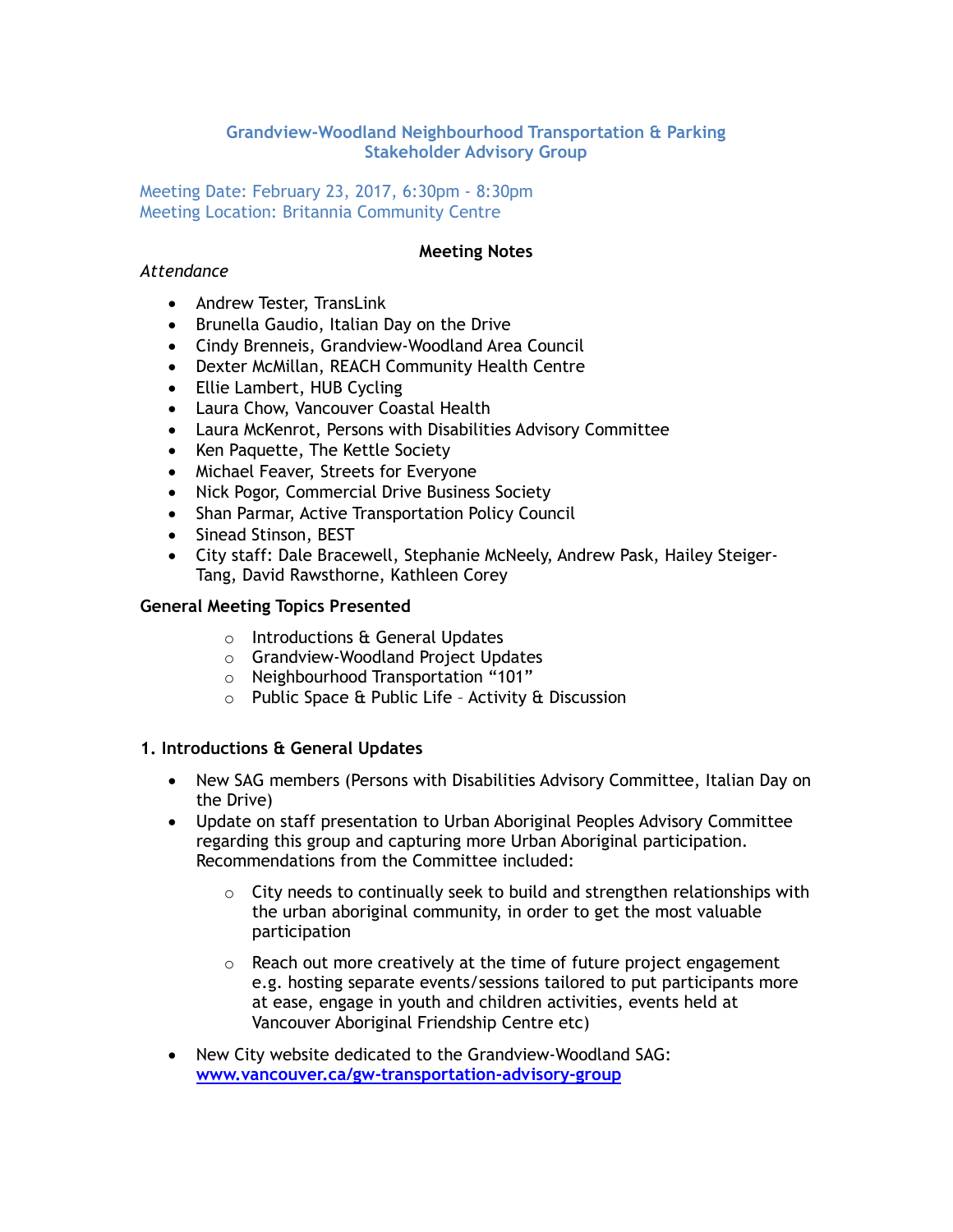- o Includes presentations, meeting notes, general background, upcoming meeting dates etc for SAG members to easily forward on to respective organizations and contacts
- o Feedback on website format from SAG members welcome

## **2. Grandview-Woodland Project Updates**

- Commercial Drive Complete Street
- $\bullet$  10<sup>th</sup> Avenue Corridor Commercial & Victoria
- Union-Adanac Corridor
- Millennium Line Broadway Extension
- False Creek Flats Local Area Plan

\* No comments or questions

## **3. Neighbourhood Transportation**

- Summary of how City assesses local transportation issues
- *Question*: How does City set speed limits, and what is difference between 50 km/hr versus 40km/hr speed limits in terms of safety?
	- $\circ$  City is governed by the Motor Vehicle Act, which sets speed limits at 50km/hr unless otherwise posted. Local street bikeways are signed at 30km/hr.
	- o See **Appendix 1** for graphic illustrating impacts of vehicle speeds on safety
- *Question*: Queuing streets naturally result in traffic calming, however sometimes they lead to issues with back-ups
	- o Narrower streets with on-street parking can provide a benefit of reduced speeds due to friction, however the main drawback is the longer time required for motorists to pull aside and let the other vehicle pass. Unless other issues are raised to the City (e.g. speeding, sightline issues) these are considered acceptable tradeoffs.
- *Question*: Curb bulges sometime reduce visibility
	- o Citizens are recommended to connect via City's 3-1-1 or VanConnect app to report safety issues - the City may not know of these localized sightline/visibility concerns and will respond accordingly e.g. moving parking signs to create more visibility at intersections etc.

## **4. Public Spaces & Public Life**

- Brief overview of some of the Community Plan directions on public space including policies and investments in parks, plazas, shared spaces, and public realm features.
- In G-W some of the redevelopment projects that are expected to result in the provision of open space include Safeway, and the Kettle/Boffo site. Another plaza has also been identified for Hastings and Commercial.
- There is also the City-led renewal of Britannia Community Centre, which is an opportunity to renew and expand Napier Square (see **Appendix 2**)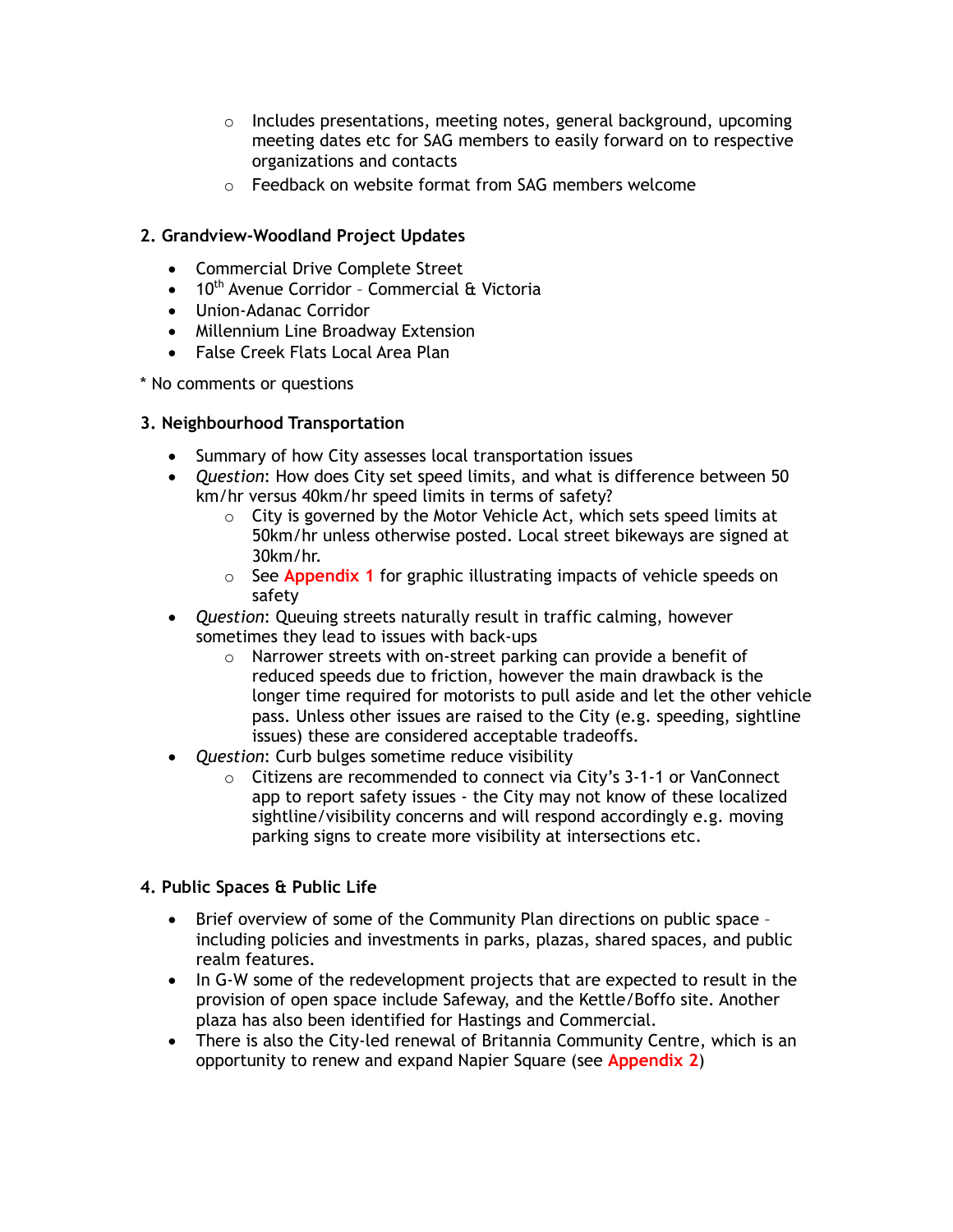The City is launching a VIVA Refresh in 2017 and will be engaging the public in a conversation on public space and the future of the program.

Group activity – identify your vision of a public space/place. Participants identified the following as being important to them:

- Regardless of the public space theme, ensuring public space that is accessible to those with mobility/visual challenges is critical (seating, art installations, washrooms, bus stops, surface materials, etc)
- Spaces that are flexible (not fixed)
- Use of colour
- Permeability, use of green/natural elements/plantings
- Whimsical/playful elements

Results, shown in **Appendix 3**, to also be included within the VIVA inventory of what residents identify liking for public spaces.

*Question*: What is the level of neighborhood involvement when a private developer constructs a public plaza i.e. Safeway site

- For processes where the GW Plan sets out rezoning policy, and identifies City expectations around the provision of plaza space, there will be multiple channels for public to share their views and ideas. The rezoning process involves open houses, as well as a public hearing in front of Council.
- City staff will share open house and public hearings schedules with the SAG group

*Question*: How can a site like the Safeway Site capitalize and align with other ongoing projects and ensure synergies with the surrounding properties? i.e. opportunities to make Commercial/Broadway a better gateway to Commercial Drive

- For a project involving a large site, like Safeway, there will be attention given to surrounding considerations – integration with the transit station and broader neighbourhood (including Broadway, Commercial Drive 10<sup>th</sup> Avenue, etc.).
- Through development processes (i.e. open houses, public hearings, etc) there are touchpoints to ensure more conversation and coordination between developers and adjacent stakeholders, and to better integrate developments with neighbourhood

*Question*: Are there opportunities within the SAG to discuss design precedents from other cities i.e. parklets, bike lanes etc.

• Can be incorporated into future meetings, in discussions about project updates etc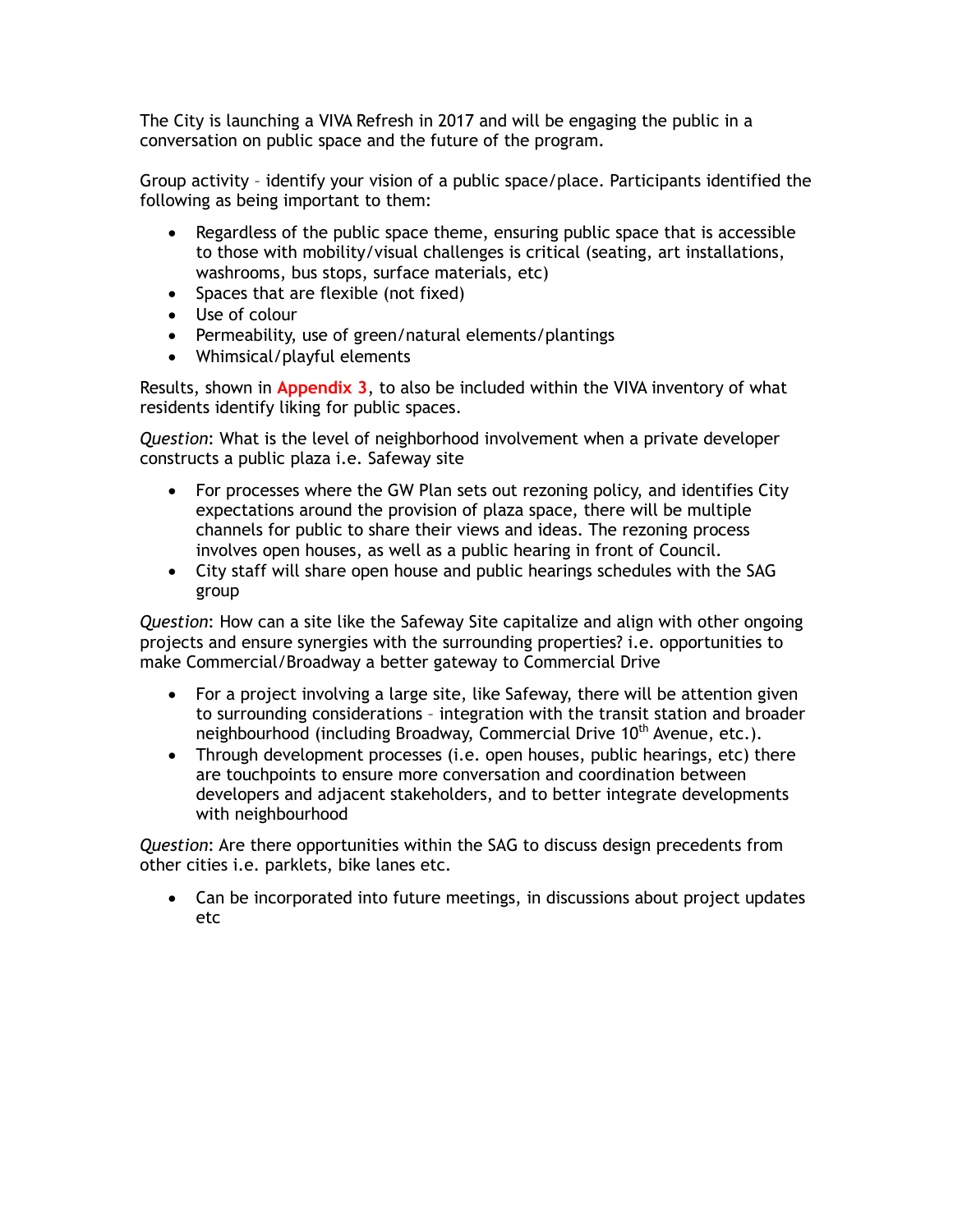#### *Figure 1*



Source: Based on data from VicRoads, Australia. Found in Victorian Auditor-General's Office, "Road Safety Camera Program," 2011, http://www.audit.vic.gov.au/<br>publications/20110831-Road-Safety-Cameras/20110831-Road-Safety-Cameras.html

#### Source: City of Vancouver *Transportation 2040 <http://vancouver.ca/files/cov/transportation-2040-plan.pdf>*

*Figure 2*



conditions. Single car length=5.6m. Based on a 2.5s reaction time, representing 90th percentile of drivers. safety manual for decision-makers and practitioners. Transportation Association of Canada, 2011. Geometric Design Guide for Canadian Roads Part 1, 1, 2, 5, 2 - 1, 2, 5, 4

#### *Source: City of Toronto, Complete Street Guidelines*

*[http://www1.toronto.ca/City%20Of%20Toronto/Policy,%20Planning,%20Finance%20&%](http://www1.toronto.ca/City%20Of%20Toronto/Policy,%20Planning,%20Finance%20&%20Administration/Public%20Consultation%20Unit/Studies/Transportation/Complete%20Streets/Toronto%20Complete%20Streets%20Guidelines%2016Dec2016.pdf) [20Administration/Public%20Consultation%20Unit/Studies/Transportation/Complete%2](http://www1.toronto.ca/City%20Of%20Toronto/Policy,%20Planning,%20Finance%20&%20Administration/Public%20Consultation%20Unit/Studies/Transportation/Complete%20Streets/Toronto%20Complete%20Streets%20Guidelines%2016Dec2016.pdf) [0Streets/Toronto%20Complete%20Streets%20Guidelines%2016Dec2016.pdf](http://www1.toronto.ca/City%20Of%20Toronto/Policy,%20Planning,%20Finance%20&%20Administration/Public%20Consultation%20Unit/Studies/Transportation/Complete%20Streets/Toronto%20Complete%20Streets%20Guidelines%2016Dec2016.pdf)*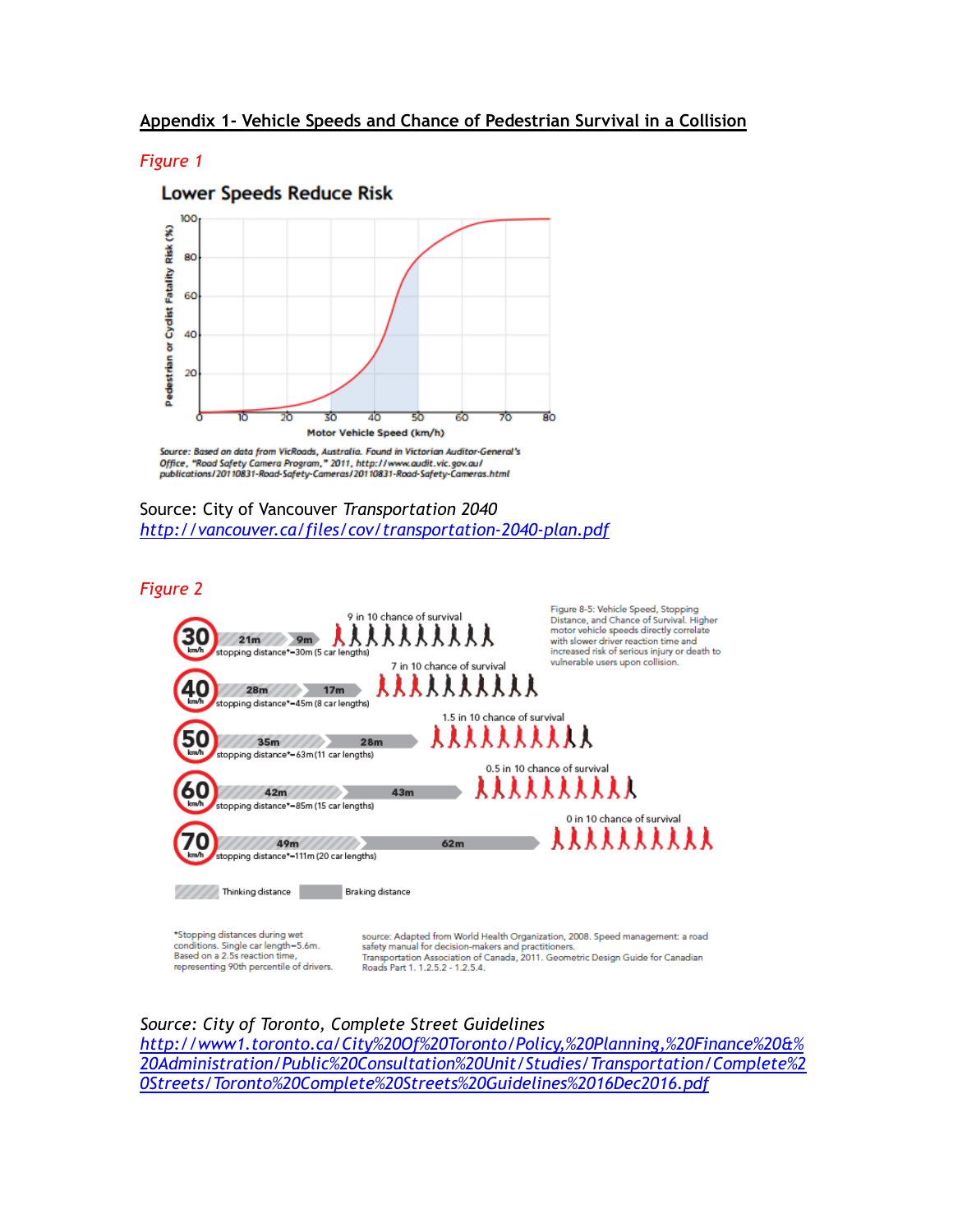## **Appendix 2 - Other Announcements: Britannia Community Centre Renewal**



*Sent on behalf of the Britannia Renewal team:*

#### **Britannia Renewal – Open House + Ideas Fair – Saturday, March 4, 12-4pm**

The City of Vancouver and Partners—Vancouver School Board, Vancouver Public Library, Vancouver Park Board, Britannia Community Services Centre—are working together on a project to renew and revitalize Britannia Community Services Centre and the larger Britannia site.

This community-guided project will result in a plan for the evolution of the site and its facilities for the next 30 years. When completed in March 2018, the Britannia Renewal will include:

#### *A community vision guiding Britannia Renewal*

*Facilities requirements identifying the types, sizes and relationships of recreational and community spaces required to meet future needs at Britannia* 

*A master plan with phasing, outlining which components and features will be developed where and when over the Renewal Plan's 30- year planning horizon* 

The Britannia Community Centre Renewal process kicks off this Saturday, March 4, 12- 4pm, with an Open House and Ideas Fair.

- Come and learn about the Britannia Renewal project.
- Visit the B-LAB! (Britannia Renewal LAB), our project living room and info centre.
- Provide your ideas and feedback about what you LOVE about Britannia today, and what you would like to SEE and DO at Britannia in the future.

Mark your calendar and plan to attend!

More information – vancouver.ca/Britannia-renewal